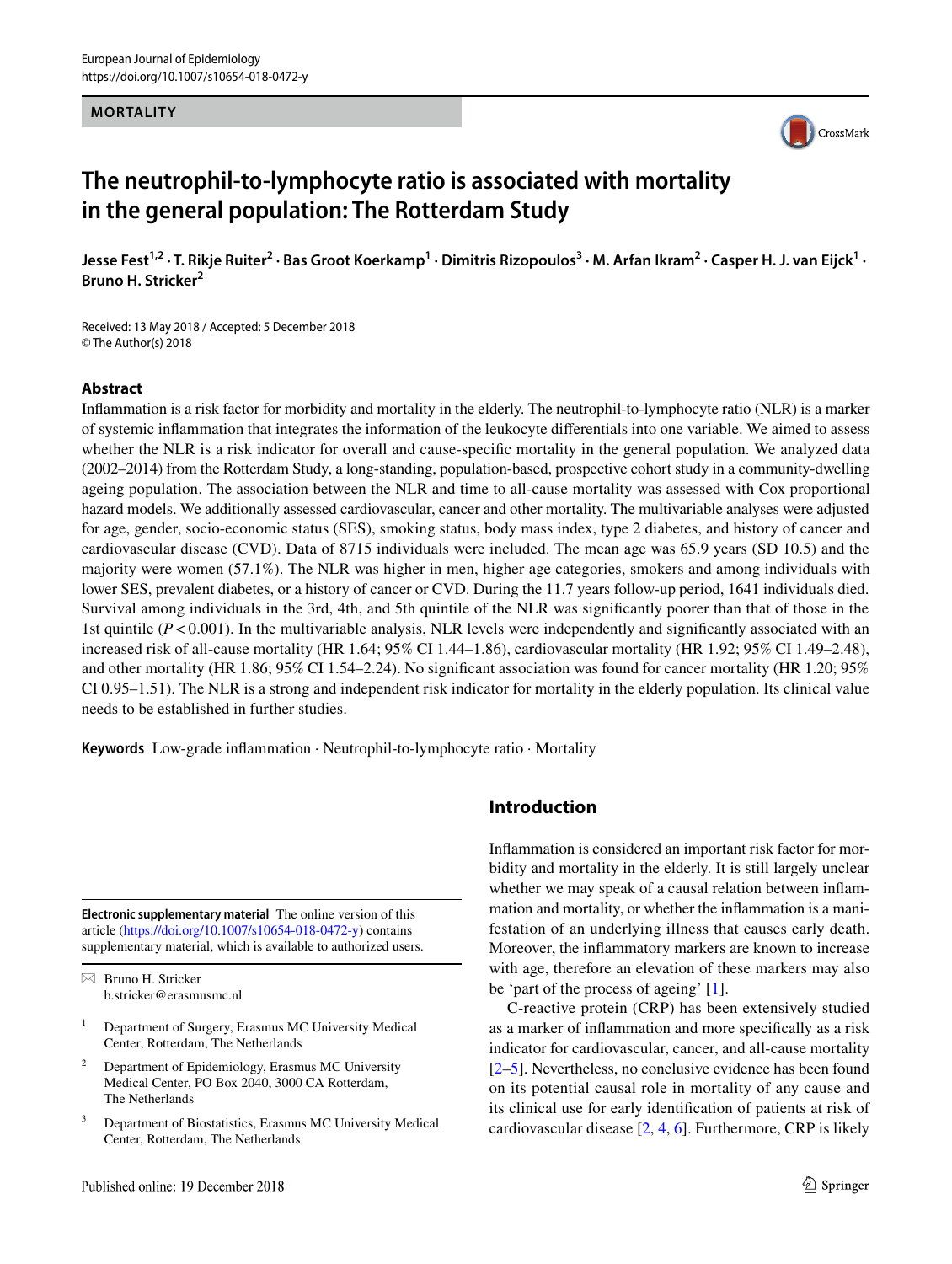to be just one of many diferent elements in the infammatory pathway.

In an attempt to gain more insight into the relationship between infammation and mortality, also the total leukocyte count has been studied. It has previously been shown that it is related to cardiovascular, cancer, as well as all-cause mortality [\[7](#page-7-3)[–10\]](#page-7-4). However, the total leukocyte count encompasses several cell types, such as granulocytes, lymphocytes and monocytes, which potentially all play a diferent role [\[11](#page-7-5)]. Granulocytes, as a whole, or more specifically neutrophils, are associated with a negative infuence on survival, whereas lymphocytes are considered to have protective effects on survival  $[11-13]$  $[11-13]$  $[11-13]$ . While analyzing them together would not appreciate the opposite roles they seem to have, analyzing them apart would not account for the interaction between these subtypes in their association with mortality.

The neutrophil-to-lymphocyte ratio (NLR) is a composite marker of absolute peripheral neutrophil and lymphocyte counts, which can be used to study the effects of both simultaneously [[14\]](#page-7-7). It is a well-studied marker for survival in patients with cancer and in patients with cardiovascular disease [\[13](#page-7-6), [14\]](#page-7-7). However, it is unknown whether it also is predictive of cancer, cardiovascular, or all-cause mortality in the general population. To this end we studied the NLR and its potential association with overall and cause-specifc mortality within the context of the Rotterdam Study; a longstanding, population-based, prospective cohort study among a community-dwelling ageing population, with detailed information on illness and risk factors for chronic disease. We hypothesized that an increased NLR is independently associated with mortality in apparently healthy individuals.

# **Methods**

#### **Study design and population**

The rationale and design of the Rotterdam Study have previously been described [[15,](#page-7-8) [16](#page-7-9)]. Briefy, from 1989 to 1993, inhabitants of the suburb of Ommoord in the city of Rotterdam, aged 55 years and older, were invited to participate. Of 10,275 invited subjects, 7983 participated (78%). A second cohort of 3011 persons, also aged 55 years and older, (response: 67%) was enrolled in the years 2000 and 2001. In 2006, the study was again extended with 3932 persons aged 45 years and older (response: 65%). This resulted in an overall study population of 14,926 individuals aged 45 years and above.

Baseline NLR values were calculated at the earliest study center visit at which a leukocyte differential count was available: the fourth visit of the frst cohort (2002–2004;  $n=3550$ ), the second visit of the second cohort (2004–2005;

 $n=2468$ ) and the first visit of the third cohort (2006–2008;  $n = 3932$ ).

Individuals who had not proved consent for blood draw  $(N=1038)$  were excluded as well as individuals with missing granulocyte, lymphocyte or platelet counts  $(N=197)$ .

The Rotterdam Study has been approved by the institutional review board (Medical Ethics Committee) of the Erasmus Medical Center and by the review board of The Netherlands Ministry of Health, Welfare and Sports.

#### **Assessment of the neutrophil‑to‑lymphocyte ratio**

Fasting blood samples were collected at the study center and full blood count measurements were performed immediately after blood draw. These measurements included absolute counts of granulocytes and lymphocytes and were performed using the COULTER<sup>®</sup> Ac⋅T diff2™ Hematology Analyzer (Beckman Coulter, San Diego, California, USA).

The neutrophil-to-lymphocyte ratio (NLR) was calculated on the basis of absolute peripheral granulocyte (as a proxy for the absolute neutrophil count) (N;  $\times 10^9$ /Liter) and lymphocyte  $(L; x10<sup>9</sup>/Liter)$  blood counts, using the formula:  $NLR = N/L$  [[14\]](#page-7-7).

The NLR was non-normally distributed and therefore logtransformed prior to performing any of the analyses.

# **Assessment of other covariates**

Data on the following known independent prognostic factors of mortality were collected at baseline: age, gender, socio-economic status (SES; based on education level [high/ intermediate/low]), baseline body mass index (BMI; kg/m<sup>2</sup>), smoking status [never/former/current], prevalent type 2 diabetes status (DM; based on a fasting plasma glucose level of ≥ 7.0 mmol/L (≥ 126 mg/dL) or non-fasting plasma glucose level of  $\geq$  11 mmol/L ( $\geq$  200 mg/dL) or use of blood glucose medication), history of cancer (based on pathology), and lastly, history of cardiovascular disease, including transient ischemic attacks (TIA), stroke (CVA), myocardial infarction (MI), and coronary revascularization (percutaneous transluminal coronary angioplasty or coronary artery bypass grafting)  $[17–19]$  $[17–19]$ .

High-sensitivity CRP measurements (mg/ml; using a particle enhanced immunoturbidimetric assay, Roche Diagnostics, Mannheim, Germany) were available in a subgroup of the study.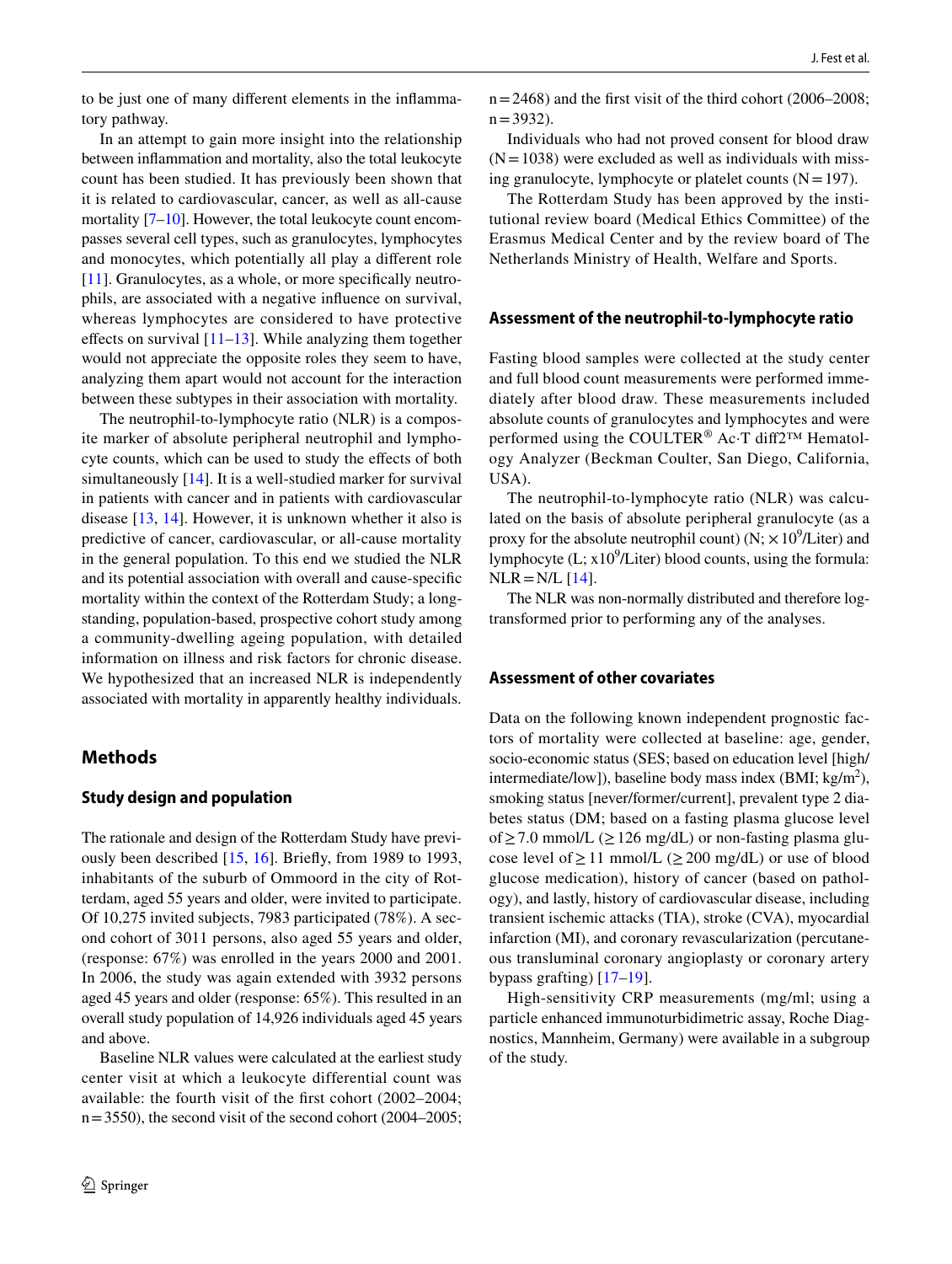## **Assessment of outcome**

The main outcome of this study was time to all-cause mortality. Dates of death were obtained through the mortality registry of the municipality and the causes of death were obtained from general practitioners' records or hospital discharge letters. The causes of death were coded independently by two physicians according to the ICD- 10 and the ICPC-2 [\[20,](#page-7-12) [21\]](#page-7-13).

## **Statistical analysis**

For each participant, follow-up started at the day of inclusion and ended at the date of death or end of the study period (1st of January 2014), whichever came frst.

Participants were divided into five groups based on the level of the NLR calculated at baseline. Diferences between the five groups were assessed with ANOVAs for normally distributed continuous variables and  $\chi^2$ -tests for categorical variables. Kaplan–Meier plots were calculated for quintiles and extreme quantiles of the NLR and compared with Log-Rank tests.

Proportional hazard models were used to assess the association between the NLR levels at baseline (continuously and in quartiles) and time to all-cause mortality. Subsequently we assessed the association for cardiovascular and cancer mortality, respectively.

For most variables the proportional hazard assumption did not hold. Therefore, follow-up time was divided into five strata  $(< 2$  years, 2–4 years, 4–6 years, 6–8 years and>8 years). For example: an individual with an event after 5.4 years follow-up, contributed follow-up time to the frst (2 years), second (2 years) and third stratum (1.4 years). The risk of mortality in the last stratum is therefore conditional upon the survival up until that time [\[22\]](#page-7-14). We also performed a traditional proportional hazard regression, the results of which can be interpreted as the averaged risks over time [[22\]](#page-7-14).

For 5421 individuals we had a second measurement available, which we included in a multiple measurements analysis using a time-varying covariates in a Cox model [[23\]](#page-7-15).

All potential confounders, mentioned above, were assessed individually and were included in the multivariable model when they changed the point estimate by more than 10% or were considered as clinically relevant [\[24](#page-7-16)]. The results are reported as hazard ratios (HR) and 95% confdence intervals (CI). Efect modifcation was assessed for smoking by adding an interaction variable to the model and was considered statistically significant at a  $P$  value < 0.10. We tried to quantify the presence of any unknown and therefore unmeasured confounding through calculating the E-Value [[25](#page-7-17)].

All statistical analyses were performed using SPSS software (Version 21.0) and R (Version 3.1.3); significance was accepted for two-sided  $P$ -values at <0.05.

# **Results**

## **Population characteristics**

Data of 8715 participants were included in the analyses (see Supplementary Fig. 1). The mean age was 65.9 years; the majority were women (4980; 57.1%, see Table [1](#page-3-0)). During an average follow-up period of 7.7 years (maximum follow-up period was 11.7 years), a total of 1641 (18.2%) participants died, of whom 496 from the consequences of cancer (30.2%) and 401 from cardiovascular disease (24.4%). The remaining 45.4% died from another cause such as: chronic obstructive pulmonary disease (COPD), a pneumonia, as a consequence of an accidental fall or multi-comorbidity including Parkinson's Disease and Alzheimer's Disease.

Baseline characteristics for the total population and for each quintile of the NLR can be found in Table [1](#page-3-0). In summary, the male gender, a higher age, a lower SES, smoking habit, prevalent diabetes, prior cancer diagnosis, and a history of cardiovascular disease were all associated with a higher NLR.

## **Main outcome**

The overall survival was poorer for participants in the higher quintiles of the NLR than for those in the lowest one (Logrank test: *P*-value<0.001, see Fig. [1a](#page-4-0)). Survival of participants in the 2nd quintile was not signifcantly diferent from that of participants in the 1st quintile (reference), but for other quintiles it did difer signifcantly. In a further analysis which was restricted to the highest quintile, survival for the 1% with the highest NLR levels was worst (Logrank test:  $P$ -value < 0.001, see Fig. [1b](#page-4-0)).

Multivariable analysis showed that the NLR was independently associated with all-cause mortality, after adjusting for age, gender, SES, BMI, smoking, DM, and history of CVD and cancer. The efect of the NLR was not modifed by smoking. On average the risk was increased by 64% (HR 1.64; 95% CI 1.44–1.86). The E-values for this analysis were 2.17 for the point estimate and 1.89 for the confdence intervals, respectively. The observed HR of 1.64 could be reduced to 1.00 if there was an unmeasured confounder with a risk of 2.17 or above.

In the stratifed analysis, the risk was higher in each subsequent quartile, with a signifcantly higher risk in the fourth quartile in comparison to the lowest quartile (HR 1.59, 95% CI 1.37–1.86), with a signifcant trend over the quartiles  $(P$ -value < 0.001, see Table [2](#page-4-1)).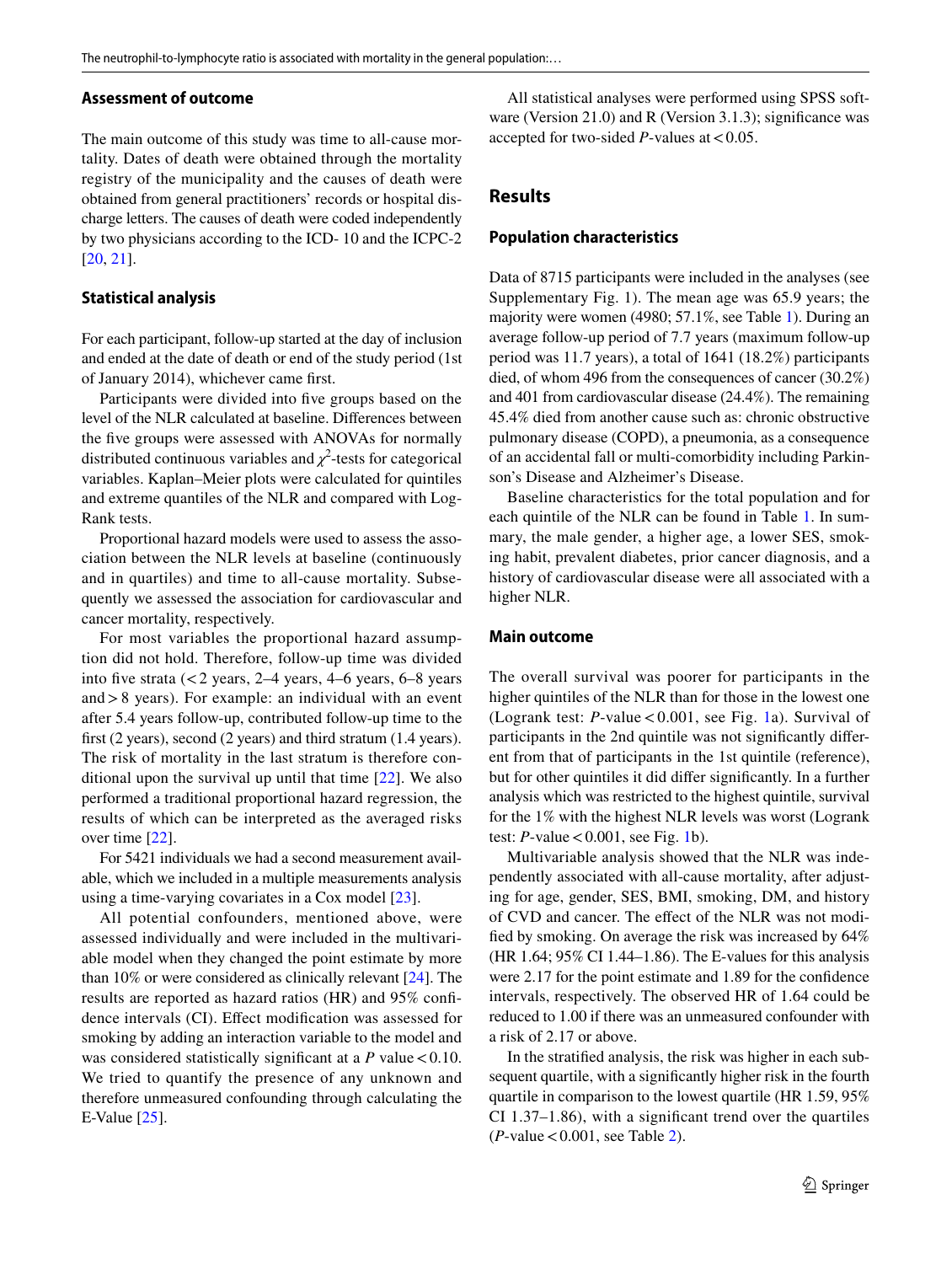| Characteristic    |                         | Total                                                                                                                                                                                                                                           | Neutrophil-to-lymphocyte ratio |                |               |               |             | P-value |
|-------------------|-------------------------|-------------------------------------------------------------------------------------------------------------------------------------------------------------------------------------------------------------------------------------------------|--------------------------------|----------------|---------------|---------------|-------------|---------|
|                   |                         |                                                                                                                                                                                                                                                 | $\overline{\circ}$             | $\overline{Q}$ | $\delta$      | \$            | Ś           |         |
|                   |                         |                                                                                                                                                                                                                                                 | $< 1.30$                       | $1.30 - 1.59$  | $1.60 - 1.91$ | $1.92 - 2.41$ | > 2.41      |         |
|                   | Total                   | 8715                                                                                                                                                                                                                                            | 1799                           | 1747           | 1685          | 1745          | 1739        |         |
|                   |                         | N $(\%)$                                                                                                                                                                                                                                        | N $(\%)$                       | N $(\%)$       | N $(\%)$      | N $(\%)$      | N $(\%)$    |         |
| Gender            | Male                    | 3735 (42.9)                                                                                                                                                                                                                                     | 595 (33.1)                     | 687 (39.3)     | 703 (41.7)    | 837 (48.0)    | 913 (52.5)  | 0.001   |
|                   | Female                  | 4980 (57.1)                                                                                                                                                                                                                                     | 1204(66.9)                     | 1060 (60.7)    | 982 (58.3)    | 908 (52.0)    | 826 (47.5)  |         |
| Age (years)       | Mean (SD)               | 65.9 (10.5)                                                                                                                                                                                                                                     | 63.2(9.7)                      | 64.2(9.5)      | 65.4(10.5)    | 66.8 (10.6)   | 70.1 (10.6) | 0.001   |
| Smoking*          | Current                 | 1734(19.9)                                                                                                                                                                                                                                      | 300 (16.7)                     | 341 (19.5)     | 365 (21.7)    | 375 (21.5)    | 353 (20.3)  | 0.001   |
|                   | Former                  | 4291 (49.2)                                                                                                                                                                                                                                     | 854 (47.5)                     | 860 (49.2)     | 792 (47.0)    | 876 (50.2)    | 909 (52.3)  |         |
|                   | Never                   | 2571 (29.5)                                                                                                                                                                                                                                     | 627 (34.9)                     | 527 (30.2)     | 513 (30.4)    | 458 (26.2)    | 446 (25.6)  |         |
| SES*              | High                    | (652 (19.0)                                                                                                                                                                                                                                     | 369 (20.5)                     | 333 (19.1)     | 321 (19.1)    | 332 (19.0)    | 297 (17.1)  | 0.001   |
|                   | Intermediate            | 3598 (41.3)                                                                                                                                                                                                                                     | 789 (43.9)                     | 718 (41.1)     | 690 (40.9)    | 717 (41.1)    | 684 (39.3)  |         |
|                   | $_{\text{Low}}$         | 3348 (38.9)                                                                                                                                                                                                                                     | 612 (34.0)                     | 683 (39.1)     | 654 (38.8)    | 666 (38.2)    | 733 (42.2)  |         |
| $BMI^*(kg/m^2)$   | Mean (SD)               | 27.1(4.2)                                                                                                                                                                                                                                       | 27.0 (3.9)                     | 27.1 (4.1)     | 27.3(4.1)     | 27.1 (4.2)    | 26.9(4.3)   | 0.081   |
| DM status         | Yes                     | 952 (10.9)                                                                                                                                                                                                                                      | 145(8.1)                       | (69(9.7))      | (79(10.6)     | 221 (12.7)    | 238 (13.7)  | 0.001   |
|                   | $\mathsf{\hat{z}}$      | 7763 (89.1)                                                                                                                                                                                                                                     | (654(91.9))                    | [578 (90.3)    | (506(89.4))   | 1524(87.3)    | 1501 (86.3) |         |
| History of cancer | Yes                     | 688 (7.9)                                                                                                                                                                                                                                       | (7.3)                          | (31(7.5))      | 124(7.4)      | (21(6.9))     | (10.4) [8]  | 0.001   |
|                   | $\overline{\mathsf{z}}$ | 8027 (90.9)                                                                                                                                                                                                                                     | 1668 (92.7)                    | .616(92.5)     | 561 (92.6)    | (624 (93.1)   | 1558 (89.6) |         |
| History of CVD    | Yes                     | 789 (9.1)                                                                                                                                                                                                                                       | 106(5.9)                       | (21(6.9))      | 43 (8.5)      | (59(9.1)      | 260 (15.0)  | &0.001  |
|                   | $\overline{a}$          | 7926 (90.1)                                                                                                                                                                                                                                     | 1693 (94.1)                    | (626(93.1))    | [542(91.5)]   | (86(90.9))    | 1479 (85.0) |         |
|                   |                         | Differences between the five groups were assessed with ANOVAs for normally distributed continuous variables and $\chi^2$ -tests for categorical variables<br>SES socio-economic status, DM diabetes mellitus type 2, CVD cardiovascular disease |                                |                |               |               |             |         |
|                   |                         |                                                                                                                                                                                                                                                 |                                |                |               |               |             |         |

Table 1 Baseline characteristics for each quintile of the NLR **Table 1** Baseline characteristics for each quintile of the NLR

<span id="page-3-0"></span> $\underline{\textcircled{\tiny 2}}$  Springer

\*Unknown: Smoking (119; 1.4%), SES (117; 1.3%) and BMI (167; 1.9%)

\*Unknown: Smoking (119; 1.4%), SES (117; 1.3%) and BMI (167; 1.9%)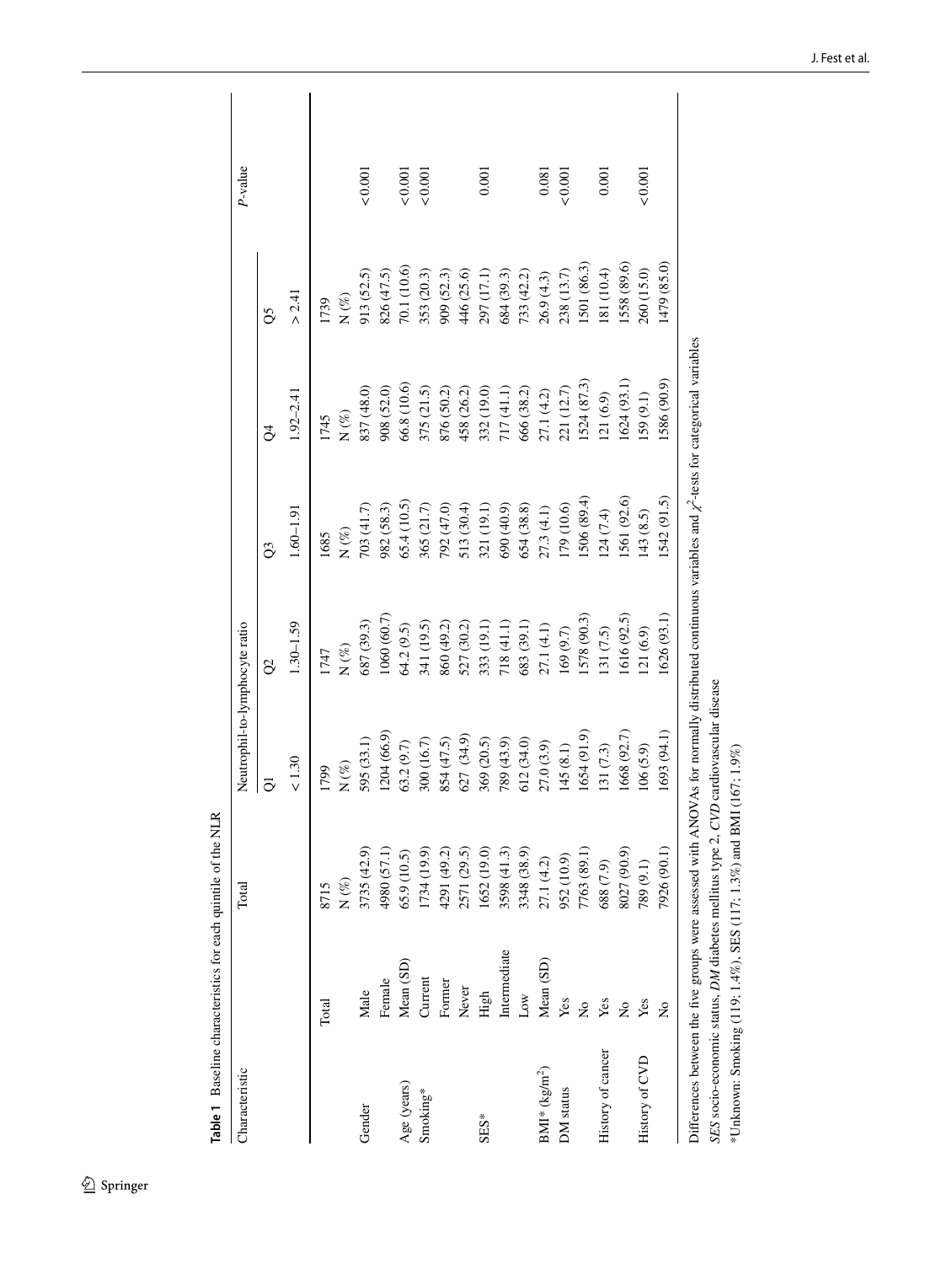

<span id="page-4-0"></span>**Fig. 1 a** Kaplan–Meier curves for all-cause mortality for each quintile of the NLR (*P*-value<0.001). **b** Kaplan–Meier curves for all-cause mortality for the highest quintile of the NLR ( $P$ -value <0.001)

In a sensitivity analysis in which we allowed the NLR the change over time for individuals with a second measurement, the averaged risk for all-cause mortality was increased with 68% (HR 1.68; 95% CI 1.48–1.90) in the fully adjusted model.

The hazard ratio was highest within the first two years after baseline, in which individuals with a higher NLR level at baseline had a more than twofold risk to die of any cause (HR 2.07, 95% CI 1.47–2.90). The hazard ratio gradually

decreased over time, but the NLR remained. associated with an increased risk, albeit non-significantly, of 31% for those with a follow-up time of  $> 8$  years (HR 1.31, 95% CI 0.99–1.73) (see Fig. [2\)](#page-5-0).

Subsequently, we assessed whether the association between baseline infammatory markers and mortality was attenuated by CRP. A CRP measurement was available for 3457 individuals from RS-III. CRP levels were independently associated with all-cause mortality, but the association was no longer signifcant when the NLR was also added to the multivariable model. The point estimate of the NLR was not attenuated by adding CRP to the model (see Table [3](#page-5-1)).

## **Sub‑analyses**

Additionally, we addressed cause-specifc mortality, assessing possible associations between the NLR at baseline and risk of cardiovascular-, cancer- and, other mortality. The risk for cardiovascular mortality was signifcantly increased and relatively constant over time, with an average HR of 1.92 (95% CI 1.49–2.48) (Supplementary Fig. [2](#page-5-0)a). In contrast, no signifcantly increased risk was observed for cancer related mortality, with an average HR of 1.20 (95% CI 0.95–1.51) (Supplementary Fig. 2B). For other mortality the average risk was signifcantly increased by 86% (HR 1.86; 95% CI 1.54–2.24). It was highest in the frst 2 years with a HR of 4.28 (95% CI 2.44–7.51) and decreased over time to a 31% higher, albeit statistically non-signifcant, risk for individuals with a follow-up time>8 years (HR 1.31, 95% CI 0.90–1.91) (Supplementary Fig. 2C).

# **Discussion**

Previous studies have shown that the NLR is a prognostic marker for mortality in patients with cardiovascular disease and cancer [[13](#page-7-6), [14](#page-7-7)]. We hypothesized that the NLR was independently associated with mortality in apparently healthy individuals. To our knowledge, this is the first study confrming this hypothesis of an independent relationship

<span id="page-4-1"></span>**Table 2** Cox proportional hazard regression for the association of the NLR and allcause mortality

| Events/cohort | NLR.           | <b>HR</b> | Lower $95\%$ CI | Upper $95\%$ CI |
|---------------|----------------|-----------|-----------------|-----------------|
| 1551/8352     | Logtransformed | 1.64      | 1.44            | 1.86            |
| 226/2107      | Q1             | Reference | -               |                 |
| 274/2073      | Q2             | 1.05      | 0.88            | 1.25            |
| 374/2082      | Q3             | 1.13      | 0.96            | 1.33            |
| 677/2090      | O4             | 1.59      | 1.37            | 1.86            |

Adjusted for: gender, age in years, *SES* (socio-economics status: high/intermediate/low), smoking status (current/former/never), *BMI* (body mass index: kg/m<sup>2</sup>), *DM* (type 2 diabetes mellitus status), history of cancer and history of cardiovascular disease. *P*-value for trend over quartiles < 0.001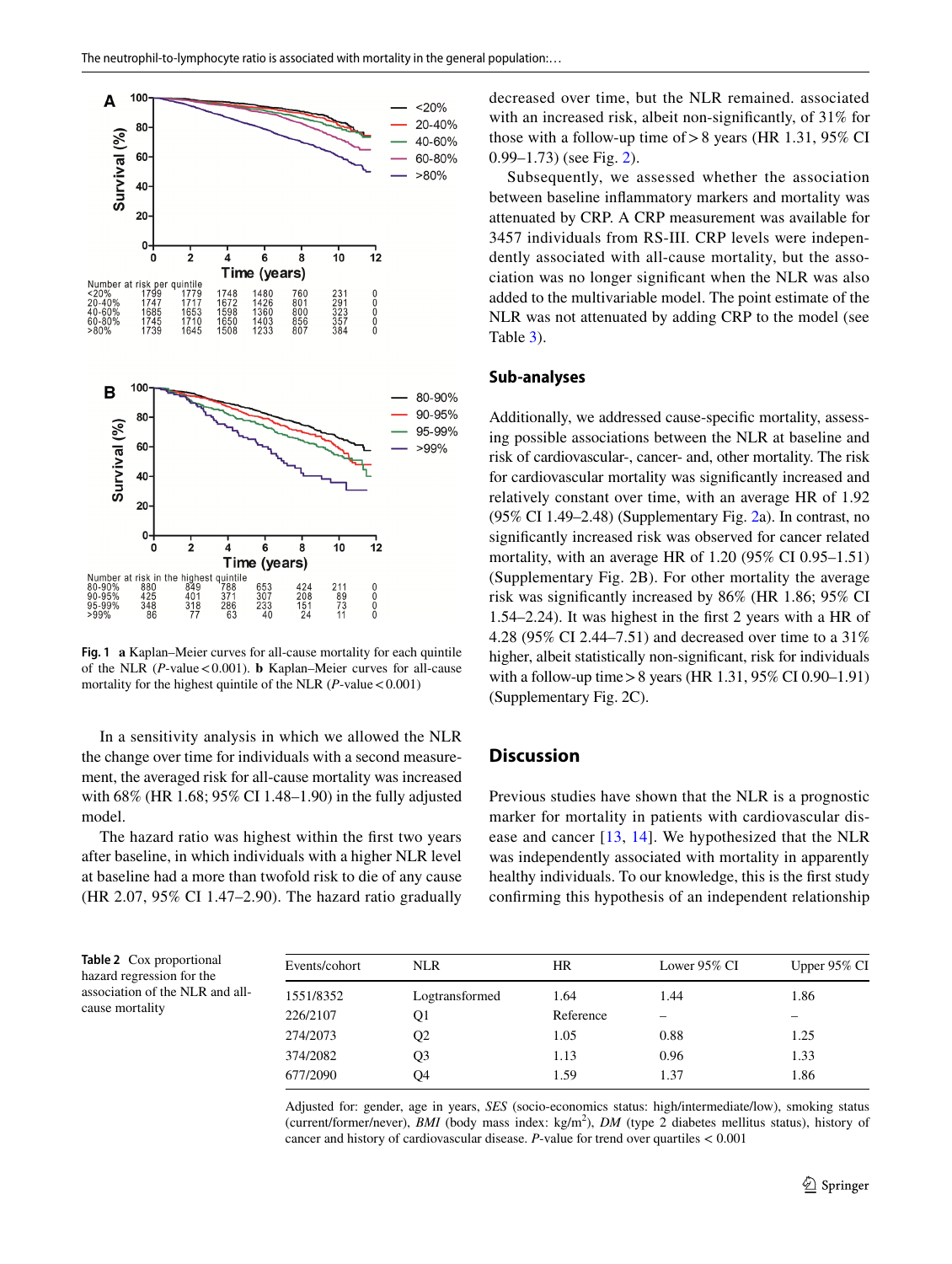

<span id="page-5-0"></span>**Fig. 2** Risk of NLR-related all-cause mortality over time. Adjusted for: sub-cohort, gender, age (in years), socio-economic status (high/ intermediate/low), smoking status (current/former/never), BMI (body mass index,  $kg/m<sup>2</sup>$ ), prevalent type 2 diabetes mellitus, history of cardiovascular disease and history of cancer. Risk for each time stratum were for: baseline–2 years (HR 2.07, 95% CI 1.47–2.90), 2–4 years (HR 1.72, 95% CI 1.30–2.28), 4–6 years (HR 1.53, 95% CI 1.18– 2.00), 6–8 years (HR 1.84, 95% CI 1.40–2.42) and >8 years (HR 1.31, 95% CI 0.99–1.73)

between the NLR and early mortality in the general population.

Multiple studies have investigated the association between the WBC count or the leukocyte diferentials and all-cause mortality, but none studied individual cell types in relationship to each other. The NLR integrates the information obtained from the leukocyte diferentials and provides the opportunity to simultaneously study the association between neutrophils and all-cause mortality and that between lymphocytes and mortality.

Our results are largely in agreement with the results previously found for the association between the WBC count and overall mortality. The WBC count has been consistently associated with both total and cardiovascular mortality. In our study, the association of the NLR with cancer mortality was much weaker and non-signifcant. Although this might seem counterintuitive because of the prognostic role of the NLR in people with cancer, it is not unexpected as cancer mortality largely depends on available therapeutic options and cancer type. Again this is consistent with literature on the WBC count and cancer mortality in the general population [[26,](#page-7-18) [27\]](#page-7-19).

| Clinical vari-<br>able            | Main model + NLR         |                           |                 | Main model + $CRP$ |                           |                           | Main model + $NLR$ + $CRP$ |                           |              |
|-----------------------------------|--------------------------|---------------------------|-----------------|--------------------|---------------------------|---------------------------|----------------------------|---------------------------|--------------|
|                                   | HR                       | Lower $95\%$<br><b>CI</b> | Upper 95%<br>CI | HR                 | Lower $95\%$<br><b>CI</b> | Upper $95\%$<br><b>CI</b> | HR                         | Lower $95\%$<br><b>CI</b> | Upper 95% CI |
| Female                            | 0.75                     | 0.52                      | 1.08            | 0.72               | 0.50                      | 1.04                      | 0.78                       | 0.54                      | 1.13         |
| Age (in years) 1.09<br><b>SES</b> |                          | 1.07                      | 1.11            | 1.10               | 1.08                      | 1.12                      | 1.09                       | 1.07                      | 1.11         |
| High                              | Reference                |                           |                 | Reference          |                           |                           | Reference                  |                           |              |
| Intermediate                      | 1.27                     | 0.76                      | 2.12            | 1.21               | 0.73                      | 2.03                      | 1.21                       | 0.72                      | 2.02         |
| Low                               | 1.74                     | 1.03                      | 2.93            | 1.57               | 0.93                      | 2.66                      | 1.56                       | 0.92                      | 2.64         |
| Smoking                           |                          |                           |                 |                    |                           |                           |                            |                           |              |
| Never                             | Reference                |                           |                 | Reference          |                           |                           | Reference                  |                           |              |
| Former                            | 2.04                     | 1.20                      | 3.49            | 1.96               | 1.14                      | 3.36                      | 1.94                       | 1.29                      | 3.32         |
| Current                           | 3.38                     | 1.93                      | 5.93            | 3.47               | 1.97                      | 6.11                      | 3.35                       | 1.90                      | 5.91         |
| History<br>cancer                 | 2.56                     | 1.57                      | 4.17            | 2.60               | 1.59                      | 4.25                      | 2.59                       | 1.58                      | 4.23         |
| DM                                | 1.37                     | 0.83                      | 2.26            | 1.44               | 0.87                      | 2.39                      | 1.44                       | 0.87                      | 2.38         |
| BMI (in kg/<br>$m2$ )             | 0.98                     | 0.94                      | 1.02            | 0.98               | 0.94                      | 1.02                      | 0.98                       | 0.94                      | 1.02         |
| <b>NLR</b>                        | 2.04                     | 1.31                      | 3.20            |                    |                           |                           | 1.92                       | 1.19                      | 3.10         |
| $CRP$ (in mg/<br>ml)              | $\overline{\phantom{m}}$ | $\overline{\phantom{0}}$  | -               | 1.20               | 1.02                      | 1.42                      | 1.12                       | 0.94                      | 1.33         |

<span id="page-5-1"></span>**Table 3** Cox proportional hazard regression for the association of the NLR and all-cause mortality, additionally adjusted for CRP, in a subpopulation of the cohort

For 3457 individuals from RS-III we had a CRP measurement available, we added CRP to the model to see whether the association between the NLR and the all-cause mortality was attenuated. In RS-III in total 129 individuals died. Proportional hazard assumptions were tested separately in this sub-population and upheld for all variables. History of CVD was neither a signifcant predictor nor a confounder in this subpopulation and was therefore not included in the model

*HR* hazard ratio, *SES* socio-economic status, *BMI* body mass index, *NLR* neutrophil-to-lymphocyte ratio, *CRP* C-reactive protein, *CVD* cardiovascular disease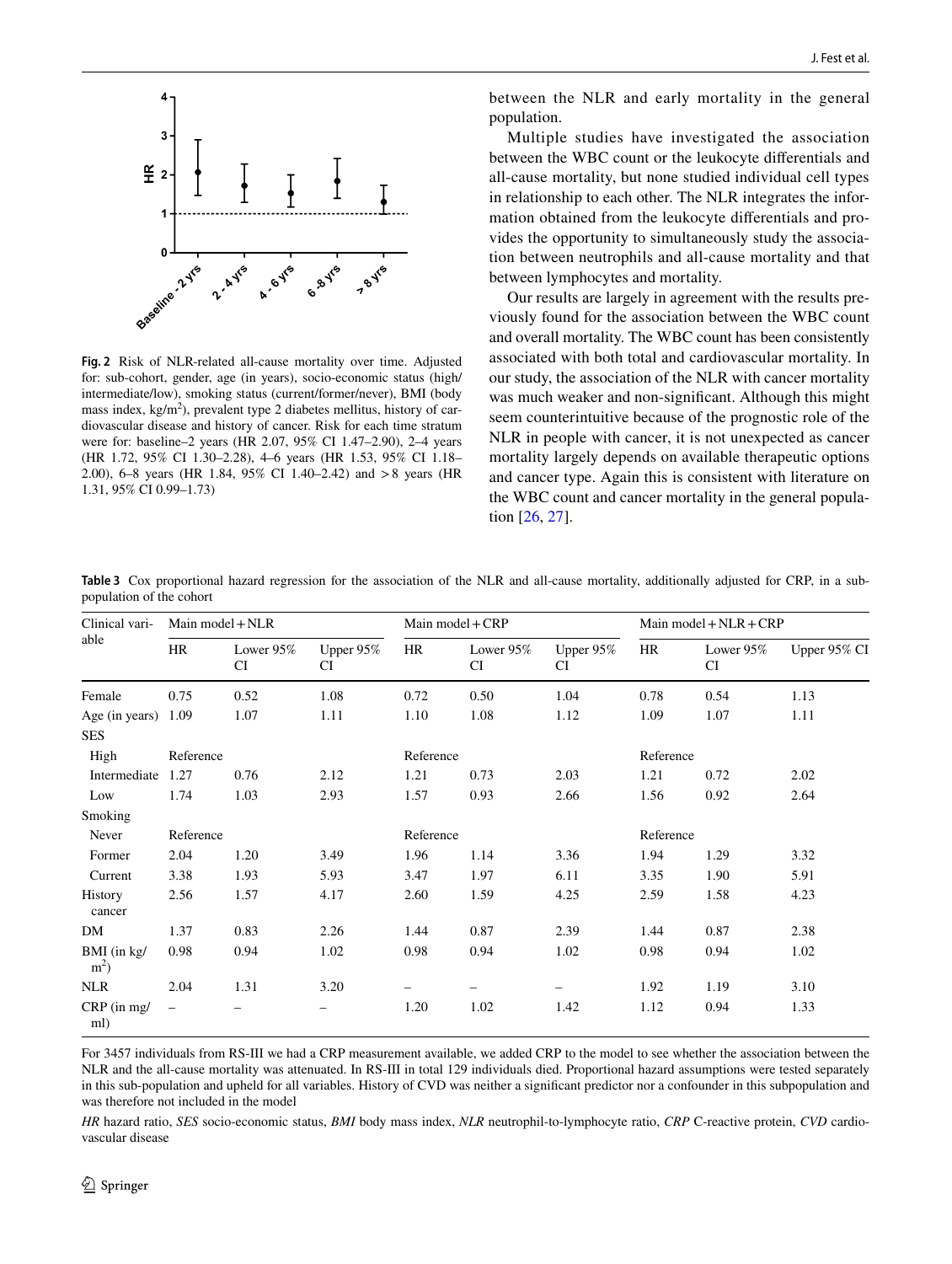The effects are controlled for important confounders such as smoking and a higher BMI or comorbidities, such as a history of cardiovascular disease, diabetes or a history of cancer. It is known that the leukocyte and neutrophil counts are also higher in smokers [[7,](#page-7-3) [28](#page-7-20)]. We indeed found that smoking is an important confounder. The association remains robust, however, after adjustment for this factor, which implies that only part of the association between the NLR and mortality is explained by smoking. Moreover, there was no efect modifcation of smoking, meaning that the magnitude of the association was not diferent in smokers compared to non-smokers. Furthermore, the NLR proved the strongest risk indicator when both CRP and the NLR were included in the model. This means that the association was independent from the relationship between CRP and mortality, which suggests that a potential infammatory pathway that is explained by CRP, is diferent from the pathway than the one represented by the NLR.

We tried to quantify the presence of any unknown and therefore unmeasured confounding through calculating the E-Value [[25](#page-7-17)]. Although any residual confounding cannot be completely ruled out, we found that any unknown confounder would have to have a risk of 2.17 or above to explain the observed effect. Considering the large number of confounders we have adjusted for, we believe it is unlikely that the effects in this study can be explained by such strong residual confounding.

Overall, our fndings seem to confrm that there is an independent relationship between infammation and mortality. What the nature of this association is, remains uncertain. Although the relationship might be etiological, it may also be that the NLR is a proxy measure of the ageing process or rather a manifestation of an underlying disease.

Consistent with this latter hypothesis, we found that the NLR-related risk of mortality was highest for the frst two years of follow-up and decreased over time. This is explained by the effects seen for other mortality (see Supplementary Fig. 2C) and may be a result of a depletion of individuals with an underlying illness or poor health status. However we controlled for history of cancer and cardiovascular disease and even when the frst 8 years of follow-up are excluded, the association still persists, making underlying disease a less likely explanation.

Another explanation may be that of a causal association. For instance, it is known that neutrophils infltrate atherosclerotic plaques and may play a role in the rupture, resulting in a cardiovascular incident [\[29](#page-7-21).] However, this would mean there is an intermediate between the NLR and mortality and that neutrophils play no role in the actual process of dying.

The last explanation would be that the immune system gets damaged as part of the ageing process and that the NLR is a proxy marker for this biological phenomenon.

## **Strengths and limitations**

A large population-based and prospective cohort study such as the Rotterdam Study, with a long follow-up period and detailed information on prevalent disease and important risk factors, is the design of choice for studying associations between blood levels of infammatory markers and allcause mortality.

The NLR is derived from the leukocyte diferentials, which is a stable, well-standardized and inexpensive measurement that refects systemic infammation. Still, cut-of values to stratify patients into currently unidentifed risk groups are still lacking. These cut-off values are necessary to evaluate the clinical utility of the NLR.

Another limitation of this study is the fact that the total granulocyte count served as a proxy for the total neutrophil count. We assume, however, that this has had little impact on the results as neutrophils are by far the most abundant type of granulocytes [\[30](#page-7-22)]. Any resulting misclassifcation could have led to an overestimation, but it has been conclusively shown that the associations for granulocytes and neutrophils have the same direction and the same effect size  $[12]$  $[12]$  $[12]$ . We believe the obtained effect measures are a fair representation of the true effect.

In conclusion, we have demonstrated that the NLR is independently associated with all-cause mortality in the elderly population, after adjustment for traditional risk factors. Its potential value in clinical practice needs to be established in further studies.

**Acknowledgements** The authors are grateful to the study participants, the staff from the Rotterdam Study and the participating general practitioners and pharmacists and thank K. Hagoort for editing the manuscript.

**Open Access** This article is distributed under the terms of the Creative Commons Attribution 4.0 International License ([http://creativeco](http://creativecommons.org/licenses/by/4.0/) [mmons.org/licenses/by/4.0/](http://creativecommons.org/licenses/by/4.0/)), which permits unrestricted use, distribution, and reproduction in any medium, provided you give appropriate credit to the original author(s) and the source, provide a link to the Creative Commons license, and indicate if changes were made.

# **References**

- <span id="page-6-0"></span>1. Fest J, Ruiter R, Ikram MA, Voortman T, van Eijck CHJ, Stricker BH. Reference values for white blood-cell-based infammatory markers in the Rotterdam Study: a population-based prospective cohort study. Sci Rep. 2018;8(1):10566.
- <span id="page-6-1"></span>2. Emerging Risk Factors C, Kaptoge S, Di Angelantonio E, et al. C-reactive protein concentration and risk of coronary heart disease, stroke, and mortality: an individual participant meta-analysis. Lancet. 2010;375(9709):132–40.
- 3. Zacho J, Tybjaerg-Hansen A, Nordestgaard BG. C-reactive protein and all-cause mortality–the Copenhagen City Heart Study. Eur Heart J. 2010;31(13):1624–32.